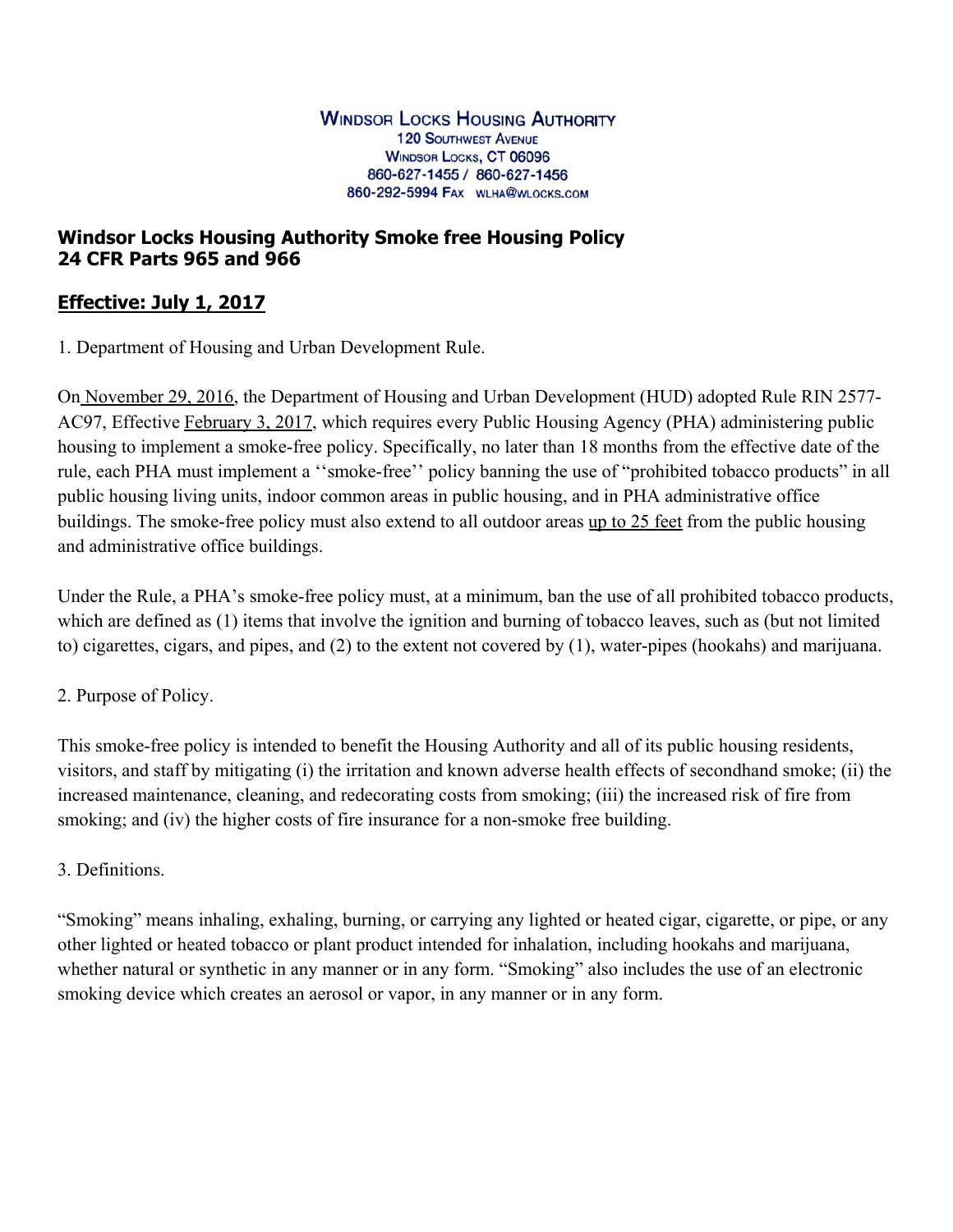## **Marijuana use for medical or recreational is a federally prohibited substance and the use and possession of marijuana is prohibited in HUD-funded properties.**

"Electronic Smoking Device" means any product containing or delivering nicotine or any other substance intended for human consumption that can be used by a person in any manner for the purpose of inhaling vapor or aerosol from the product. The term includes any such device, whether manufactured, distributed, marketed, or sold as an e-cigarette, e-cigar, e-pipe, e-hookah, or vape pen, or under any other product name or descriptor.

4. All Buildings To Be Smoke-free.

All public housing buildings and administrative offices shall be smoke-free. Smoking is prohibited in all living units and in the common areas of the buildings, including, but not limited to, community rooms, community bathrooms, lobbies, reception areas, hallways, laundry rooms, stairways, offices, and elevators.

5. Smoking on Grounds of Buildings.

Smoking is prohibited within 25 feet of the actual building and building entrances. Smoking products as in cigarette butts, cigars and any other source of smoking products must be disposed in an appropriate place and not on the ground. Violation will result in fines and/or eviction for damages to the Housing Authority property.

6. Applicability of Policy.

This Policy is applicable to all residents, Housing Authority employees, visitors, contractors, volunteers, and vendors.

7. Responsibilities of Tenants.

Tenants and household members shall be responsible to enforce this Policy as to their guests, invitees, and visitors to their residential units. Further, a Tenant shall promptly give the Housing Authority a written statement of any incident where tobacco or marijuana smoke, or vapor from an electronic cigarette, is migrating into the Tenant's apartment unit from sources outside the Tenant's unit.

8. Housing Authority to Promote Smoke-free Policy.

The Housing Authority shall post no-smoking signs at entrances and exits, common areas, and hallways, and in conspicuous places on the grounds of all residential and administrative office buildings. In addition, the Housing Authority shall provide copies of this Policy to all Tenants and prospective Tenants.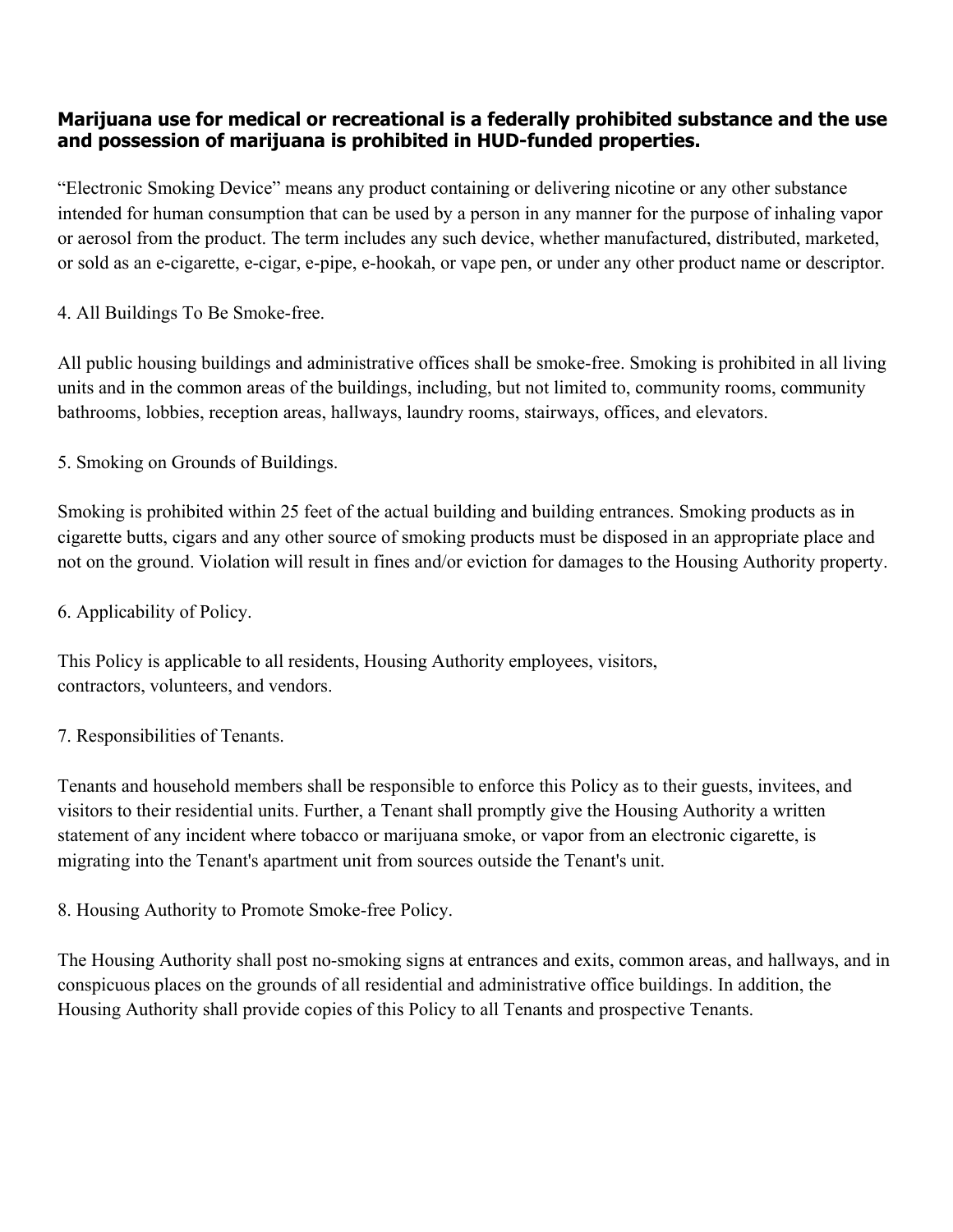9. Right of Tenants To Sue Other Tenants Who Violate Policy.

A Tenant may bring legal action against another Tenant related to this smoke-free Policy, but a Tenant shall not have the right to evict another Tenant. Any legal action between Tenants related to this Policy shall not create a presumption that the Housing Authority failed to perform its responsibilities under the Policy.

10. Violations of Policy.

A violation of this smoke-free Policy shall be considered a material breach of the Tenant's Lease and grounds for enforcement actions, including eviction, by the Housing Authority. A Tenant who violates the Policy shall also be liable to the Housing Authority for costs to the Tenant's apartment unit due to damage from smoke odors or residue.

## **FINES: The Housing Authority will issue three (3) fines for violating the policy.**

## **Fine #1. \$100.00, Fine #2. \$200.00, Fine #3. \$300.00, Final Attempt- Eviction.**

11. Housing Authority Not Guarantor of Smoke-free Environment.

The Housing Authority's adoption of this smoke-free Policy does not make the Housing Authority or any of its officers, employees, or agents, the guarantor of the health of any Tenant or of the smoke-free condition of the portions of its properties in which smoking is prohibited under the Policy. However, the Housing Authority will take reasonable steps to enforce the Policy. The Housing Authority is not required to take steps in response to smoking in violation of this Policy unless the Housing Authority either has actual knowledge of the smoking and the identity of the responsible Tenant or has been given written notice of the smoking.

12. Housing Authority Disclaimer.

The Housing Authority's adoption of this smoke-free Policy does not in any way change the standard of care that the Housing Authority would have to render buildings and premises designated as smoke-free any safer, more habitable, or improved in terms of air quality standards than any other rental premises. The Housing Authority specifically disclaims any implied or express warranties that the building, common areas, or Tenants' premises will have any higher or improved air quality standards than any other rental property. The Housing Authority cannot and does not warranty or promise that the rental premises or common areas will be free from secondhand smoke or vapor. The Housing Authority's ability to police, monitor, or enforce the provisions of this Policy is dependent in significant part on voluntary compliance by Tenants and their guests/visitors. Tenants with respiratory ailments, allergies, or any other physical or mental condition relating to smoke are put on notice that the Housing Authority does not assume any higher duty of care to enforce this Policy than any other Housing Authority obligation under the Tenants' Lease Agreement.